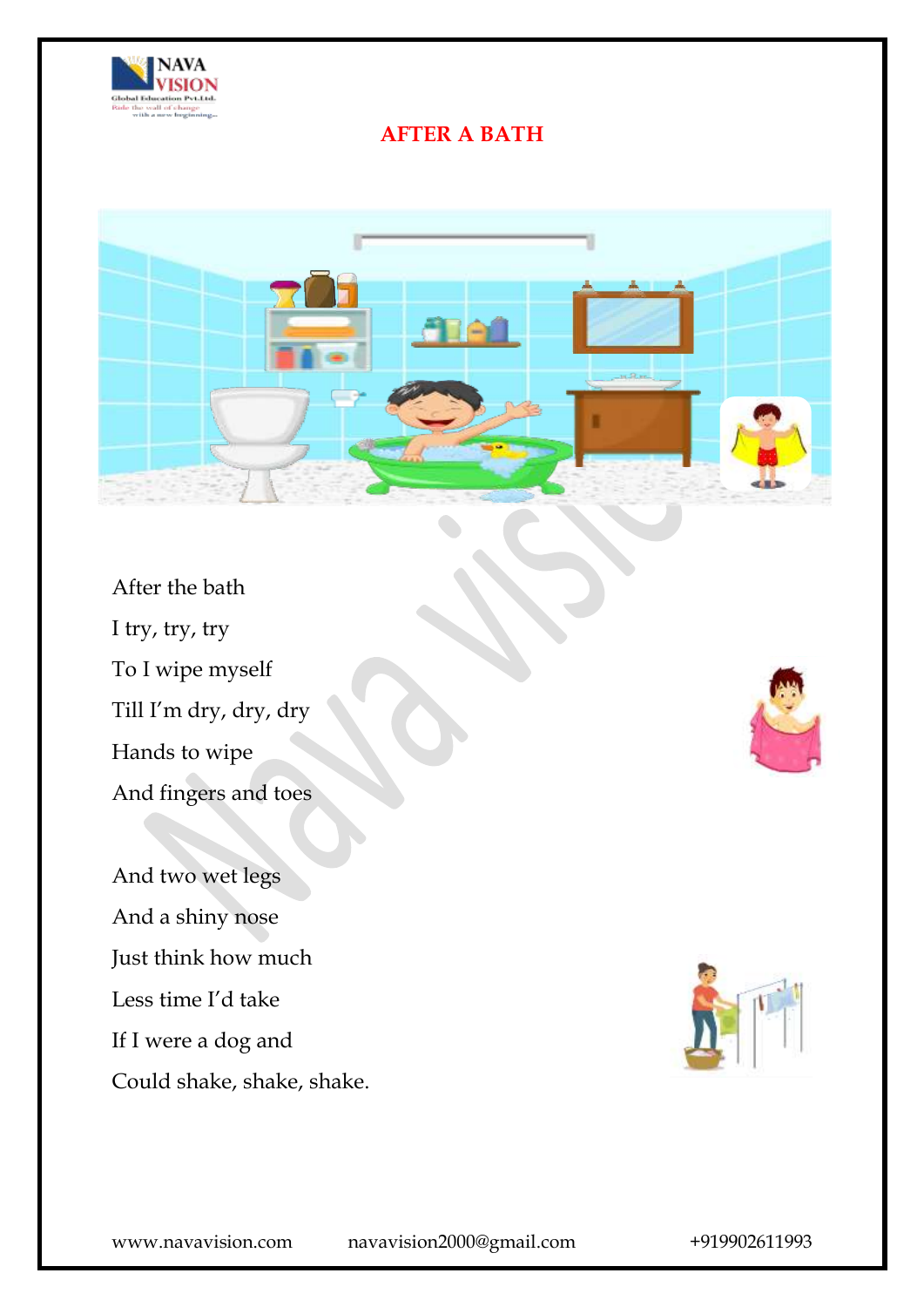

**Dog:** An animal that barks and is often kept as a pet

- 1. This is my pet **dog** Retze.
- 2. That **dog** is very big in size.

**How:** A word used to ask a question

1. **How** are you today?

2. **How** many hours are there in a day?

**Met:** Past tense of 'meet'

1. I **met** my friend yesterday.

2. He **met** the family doctor on Monday.

**Try:** To do something with some effort:



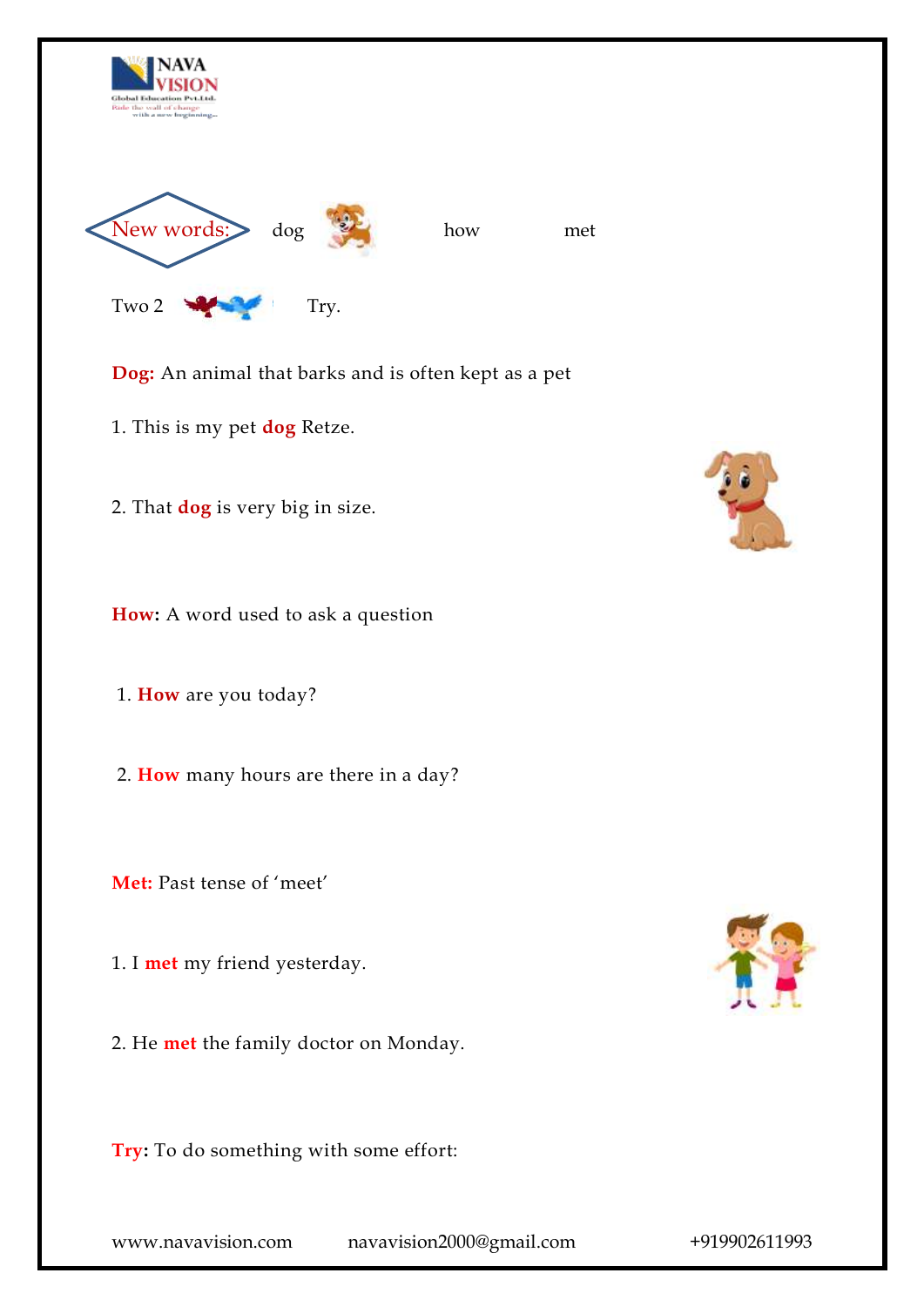

- 1. I will **try** to finish my homework.
- 2. I **try** to play the piano every-day.

**Two:** The number that comes after one and before three

- 1. I have **two** legs.
- 2. There are **two** eggs in the bag.





I try to save water

I have two legs two ears one nose and ten toes



1: Do you like to have a bath?

 $\overline{\phantom{a}}$  , where the contract of the contract of the contract of the contract of the contract of the contract of the contract of the contract of the contract of the contract of the contract of the contract of the contr